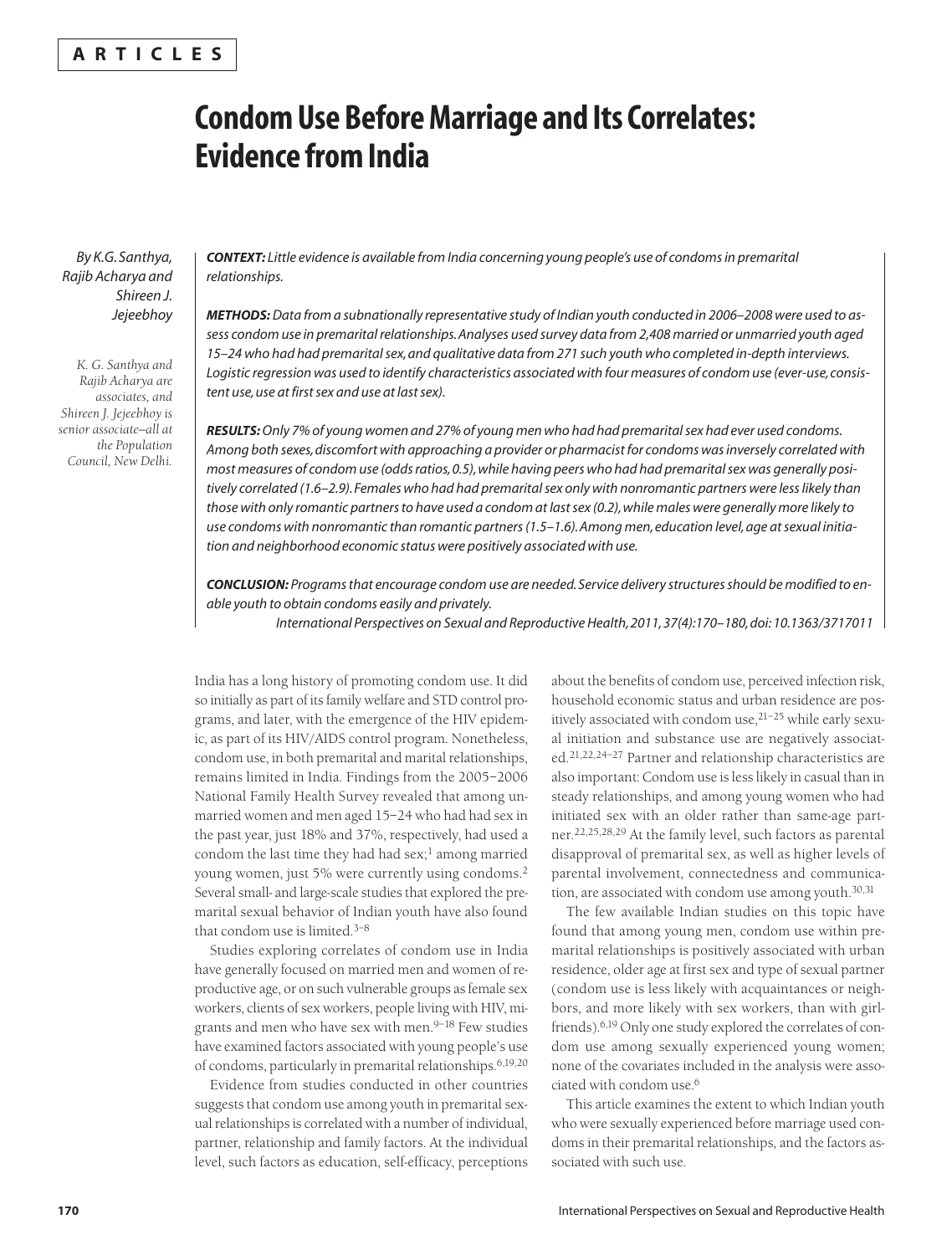## **Study Setting**

Our data were drawn from a study conducted among representative samples of youth from six Indian states: Andhra Pradesh, Bihar, Jharkhand, Maharashtra, Rajasthan and Tamil Nadu. Together, youth in these states account for 39% of the total youth population (aged  $15-24$ ) in the country,  $32$ and their distributions by age, level of literacy, religion, caste and marital status are similar to those of the youth population nationally.33

The six states were purposively selected to reflect the regional diversity within India in terms of the social, economic and demographic characteristics of the population, and thus lie at the extremes of the country's socioeconomic and cultural spectrums. Andhra Pradesh, Maharashtra and Tamil Nadu are among the more economically progressive states in the country, while Bihar, Jharkhand and Rajasthan are among the less developed states.<sup>34</sup> Maharashtra and Tamil Nadu are among the most urbanized states, while Bihar, Jharkhand and Rajasthan are among the least urbanized.<sup>35</sup> The prevalence of HIV among women attending antenatal clinics ranges from 0% in Jharkhand to 1% in Andhra Pradesh.<sup>36</sup> Condom use remains limited in all six states; just 1–6% of married, reproductive-age women report current use of condoms.<sup>1</sup> Likewise, just 2–9% of sexually experienced men aged 15–49 reported that they had used a condom the last time they had had sex.37–42

## **METHODS**

## **Data**

The study comprised three phases: an initial qualitative phase, a survey and subsequent in-depth interviews with survey respondents who had reported certain experiences (such as premarital sex). Data presented in this article are drawn from the survey and the in-depth interviews.

The survey focused on married and unmarried women aged 15–24, unmarried men aged 15–24 and (because relatively few men had married at a young age) married men aged 15–29. Rural and urban areas were treated as independent sampling domains; a multistage sampling design was adopted for each domain. In each primary sampling unit, households were selected by systematic sampling; within each selected household, no more than one married and one unmarried respondent were interviewed.

Fieldwork was undertaken in Jharkhand, Maharashtra and Tamil Nadu in 2006–2007, and in Andhra Pradesh, Bihar and Rajasthan in 2007–2008. Using a structured questionnaire, the field investigators interviewed 50,848 youth. Response rates for the survey were 84–90%; fewer than 1% of selected respondents refused to participate. The study tools were translated into local languages (Hindi, Marathi, Tamil and Telugu) and the interviews were conducted in these languages; transcripts of the indepth interviews were translated into English by professional translators.

Because young people may have been reluctant to disclose having had premarital sex, we took several measures to reduce potential underreporting. First, in presurvey focus group discussions, we probed the vocabulary used by youth to describe their romantic relationships and the situations in which they had had sex; we incorporated these terms and scenarios into the final survey instrument's questions related to romantic and sexual relationships. Second, the instrument introduced potentially sensitive or embarrassing questions in a gradual way. Third, in order to help respondents accurately recall sexual experiences with different types of partners, interviewers first asked respondents whether they had ever engaged in sexual intercourse with a romantic partner; they subsequently asked about other types of partners, such as casual partners and (for young men) sex workers. Fourth, recognizing the reluctance of youth to disclose sexual experiences in face-to-face interviews, at the conclusion of the interview we asked respondents to report their premarital sexual experience on a card, which they placed in an envelope that they then sealed.\* Finally, efforts were made to ensure that youth were comfortable revealing sensitive behaviors. For example, interviewers were young and were trained to build rapport, discuss sensitive experiences in empathetic and matter-of-fact ways and generally make respondents feel comfortable about the topics to be discussed during the interview; interviews were held at times and places that provided maximum privacy for the respondent; and in cases in which family members attempted to participate in or overhear the interview, another interviewer was called upon to conduct an informal discussion with the family members so as to ensure privacy for the respondent's interview.

Overall, 3% of young women and 12% of young men reported during the survey interviews that they had had premarital sex;<sup>33</sup> data presented in this article are restricted to these youth (821 young women and 1,587 young men; married men aged 25–29 were excluded to enable comparisons). In addition, in-depth interviews were conducted with 344 respondents; data from the 271 who reported having had premarital sex were included in the current analysis. Although the instruments used in the study contained questions assessing sexual experiences with samesex partners, these questions were not as detailed as those used to assess experiences with opposite-sex partners, and same-sex sexual relationships were considerably underreported.

#### **Variables**

*•Outcomes.* We created four key outcome indicators: everuse of condoms, consistent use of condoms, condom use at first sex and (among currently unmarried youth only) condom use at last sex. Respondents were asked about consistent condom use only with regard to their first and

<sup>\*</sup>At the conclusion of the interview, youth were asked to mark a blank card indicating whether they had ever had premarital sex, place the card in an envelope, seal it and return it to the interviewer. Respondents were informed that only the principal investigators would be able to link the information provided in the envelope with that provided in the main body of the questionnaire.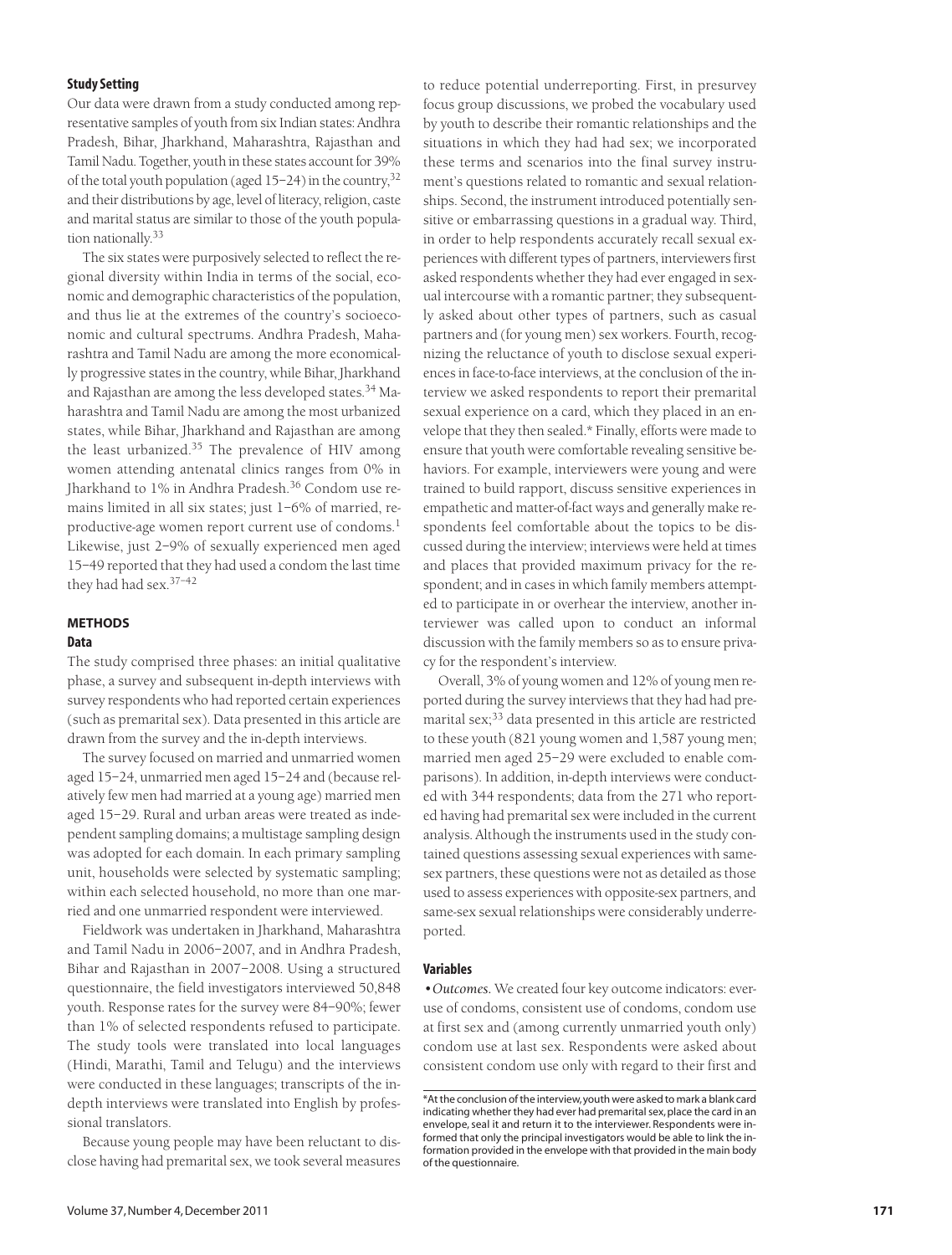most recent romantic partners, partners with whom they had exchanged sex for money or gifts and, for young men only, sex workers and married women. Youth who reported sex with any of these partners were asked whether they had used condoms always, sometimes or not at all with each partner, and those who reported having always used condoms with all of these partners were categorized as having used condoms consistently. Information on condom use was not obtained for youth who reported sexual experiences with romantic partners other than the first or most recent, with casual sex partners or with their spouse before marriage (in a parent-arranged marriage), or for forced sex with a nonromantic partner; hence, our consistent condom use indicator may not be comprehensive. However, only 1% of young women and 3% of young men who had had premarital sex reported having had sex with such partners.

*•Other measures.* Our selection of other variables was informed by the available literature. At the individual level, we included age at the time of premarital sexual initiation, years of schooling completed at sexual initiation, whether the respondent had worked before age 15, place of residence (urban or rural), religion (Hindu, Muslim or other) and caste. Information on years of schooling was obtained from the life event calendar that respondents completed; this approach is considered one of the most effective ways of minimizing recall error. The life event calendar recorded educational experiences starting at age 12; if by that age a respondent both had had sex and had discontinued schooling, the highest level of schooling successfully completed (recorded in response to a separate question) was used as the measure of schooling completed at sexual initiation. All respondents who had had premarital sex before age 12 had discontinued schooling by age 12.

We also included measures of exposure to family life or sex education (whether the respondent had ever received such education in school or through programs sponsored by the government or nongovernmental organizations) and exposure to mass media. The latter measure was based on responses to a question asking how frequently the respondent was exposed to television or films (never, sometimes or often); if he or she answered in numerical terms, rather than choosing a categorical option, a response of three or more exposures per week was classified as "often" and less frequent exposure as "sometimes." We considered those who were exposed often to be frequently exposed. An indicator of perceived self-efficacy, reflecting youth's perceived ability to confront a person who had said or done something wrong to them, was also included. To account for respondents' access to sexual and reproductive health services, such as the ability to obtain condoms, we included a proxy indicator that measured whether youth perceived that they could approach a health care provider or a pharmacist for contraceptives.

A variable that indicated the types of partners with whom the respondent had had sex before marriage was also included. Youth were categorized as having had ro-

mantic partners, other partners or both romantic and other partners on the basis of their answers to several questions. First, respondents were asked whether they had ever had a boyfriend or girlfriend. Because the term boyfriend or girlfriend may not have been well understood by all respondents, we also asked whether they had ever "proposed" (a term commonly used by youth to denote the initiation of a romantic relationship) to someone of the opposite sex or someone of the opposite sex had proposed to them, and the proposal had been accepted; and whether they had ever secretly spent time alone with a person of the opposite sex. Youth who reported any of these experiences were considered to have had a romantic relationship and were asked whether they had had sex with their romantic partner(s). Respondents were also asked whether they had ever had sex with a casual partner or their spouse before marriage (if the spouse had not been a romantic partner), whether they had ever had forced sex (as victim or perpetrator), whether they had ever exchanged gifts or favors for sex, and (asked of young men only) whether they had ever had sex with a sex worker or married woman. Respondents who reported having had sex with any of these nonromantic partners or under any of these circumstances were considered to have had sex with "other" partners. In answering these questions, married respondents were asked to recall their sexual experiences (with their spouse or others) prior to marriage.

Peer and parental influences were captured by three indicators. The measure of peer connectedness assessed whether youth would confide in a peer about problems with friends or male-female relationships; respondents aged 20 or older were asked to recall the situation when they were about 15–18 years old. Peers' premarital sexual experience was assessed by anonymous third-party reporting: Respondents reported the premarital sexual experiences of up to five same-sex peers. Finally, we included an indicator of parental connectedness: Youth were asked whether they would confide in their father or mother about problems with friends or male-female relationships. Again, respondents aged 20 or older were asked to recall the time when they were 15–18 years old.

We included a community-level variable indicating the economic status of the respondent's current neighborhood. We first calculated each respondent's household economic status, using a wealth index based on ownership of certain household assets. To calculate the neighborhood economic status, we aggregated individual scores at the primary sampling unit level; to reduce the correlation between household and neighborhood economic status, we removed the respondent's score from the aggregate value (a procedure known as the jackknife method). Information on household economic status at the time of premarital sexual initiation was not collected; hence, the measure of neighborhood economic status should be treated as a proxy, especially for married young women.

Finally, because a regional pattern was observed for many measures—for example, youth in the three northern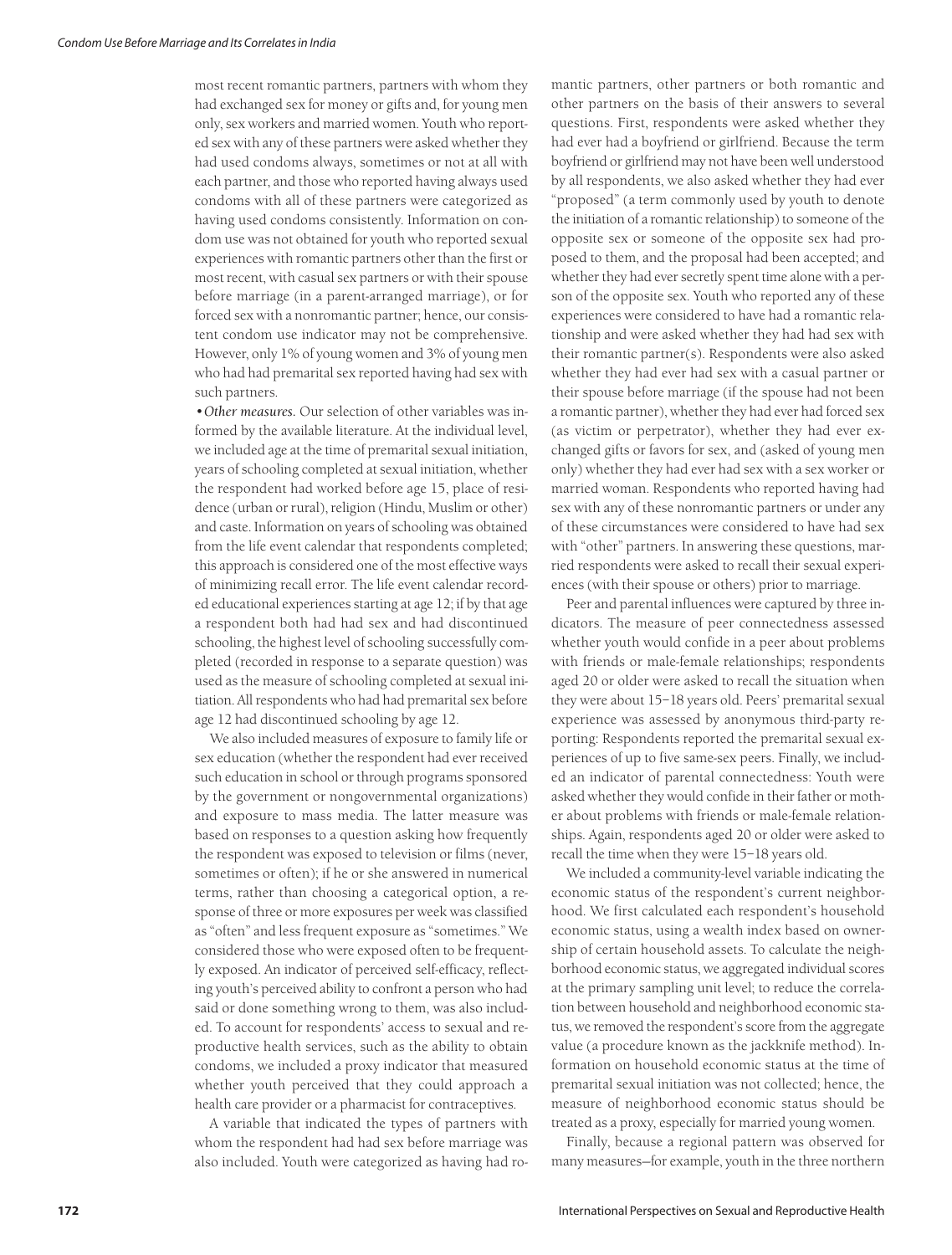states tended to be more disadvantaged than those in the remaining states—we used a variable indicating three regions: northern (Bihar, Jharkhand and Rajasthan), southern (Andhra Pradesh and Tamil Nadu) and western (Maharashtra).

## **Analysis**

We first present descriptive data on condom use and the characteristics of youth who had engaged in premarital sex. We examine gender differences in these variables using t tests or chi-square tests. Correlates of condom use are assessed separately for young women and young men using multivariate logistic regression analysis. Just 5% of young women who had had premarital sex had used a condom at first sex,<sup>43</sup> and only 3% had always used condoms;<sup>33</sup> hence, we explore correlates of condom use at first sex and consistent condom use for young men only. Moreover, because information on condom use at last sex was collected only from unmarried youth, findings pertaining to this indicator are presented for the unmarried sample only (392 females and 986 males). One unmarried male respondent was excluded from the logistic regression analyses because of missing data.

To analyze the qualitative data, we developed a coding scheme and used it to code transcripts in ATLAS.ti. The coded blocks of text related to specific themes were analyzed to capture typical patterns and exceptions. Qualitative data were used both to complement survey findings and to supplement them with insights on potential correlates about which the survey did not gather sufficient data (e.g., awareness of condoms prior to engaging in premarital sex, and young peoples' risk perceptions related to infections and pregnancy).

## **RESULTS**

## **Background Characteristics and Condom Use**

Most of the background characteristics of our sample differed by gender (Table 1).\* Females, on average, were younger than males (mean, 19 vs. 20 years) and had initiated sex at a younger age (16 vs. 17); in addition, they were more likely than males to report having had premarital sex only with romantic partners (67% vs. 43%). Young women who had had sex with nonromantic partners generally had had forced or transactional sex, while young men's nonromantic partners were typically married women, sex workers or casual partners (not shown). In general, the premarital sex that respondents reported had been unprotected: Only 7% of young women and 27% of young men had ever used condoms in premarital relationships, and only 3% and 13%, respectively, had always used a condom (Table 2, page 174). Just 5% and 18% of young women and young men, respectively, had used a condom at first sex. Among *TABLE 1. Selected background characteristics of married and unmarried Indian youth aged 15–24 who had had premarital sex, by gender, 2006–2008* 

| Characteristic                                                          | Women<br>(N=821) | Men<br>$(N=1,587)$ |
|-------------------------------------------------------------------------|------------------|--------------------|
| Mean age (yrs.)***                                                      | 19.3             | 20.2               |
| Mean age at first sex***                                                | 15.9             | 17.4               |
| Yrs. of schooling completed at first sex***                             |                  |                    |
| 0                                                                       | 24.2             | 10.5               |
| $1 - 7$                                                                 | 38.0             | 35.1               |
| $8 - 11$                                                                | 31.1             | 45.0               |
| $\geq$ 12                                                               | 6.7              | 9.5                |
| Worked before age 15***                                                 |                  |                    |
| Yes                                                                     | 45.5             | 34.6               |
| No                                                                      | 54.5             | 65.4               |
| <b>Residence</b>                                                        |                  |                    |
| Urban                                                                   | 19.8             | 19.8               |
| Rural                                                                   | 80.2             | 80.2               |
| Religion***                                                             |                  |                    |
| Hindu                                                                   | 79.9             | 84.3               |
| <b>Muslim</b>                                                           | 5.4              | 8.8                |
| Other                                                                   | 14.8             | 6.9                |
| Caste*                                                                  |                  |                    |
| Scheduled tribe                                                         | 21.2             | 14.4               |
| Scheduled caste                                                         | 29.5             | 27.0               |
| Other backward caste                                                    | 36.2             | 40.9               |
| General caste                                                           | 13.1             | 17.7               |
| Frequent exposure to television/films***                                |                  |                    |
| Yes                                                                     | 32.9             | 22.9               |
| No                                                                      | 67.1             | 77.1               |
| Received family life/sex education                                      |                  |                    |
| Yes                                                                     | 16.7             | 13.8               |
| No                                                                      | 83.3             | 86.2               |
| Able to confront someone who said/did                                   |                  |                    |
| something wrong***<br>Yes                                               | 34.8             |                    |
| No                                                                      | 65.2             | 49.0<br>51.0       |
|                                                                         |                  |                    |
| Uncomfortable approaching provider/<br>pharmacist for contraceptives*** |                  |                    |
| Yes                                                                     | 54.3             | 36.1               |
| No                                                                      | 45.7             | 63.8               |
| Type of premarital sex partners***                                      |                  |                    |
| Romantic only                                                           | 67.3             | 43.4               |
| Other only                                                              | 15.2             | 48.2               |
| Both                                                                    | 17.5             | 8.5                |
| Confided in peers***                                                    |                  |                    |
| Yes                                                                     | 66.4             | 93.2               |
| No.                                                                     | 33.6             | 6.8                |
| Had peers who had had premarital sex***                                 |                  |                    |
| Yes                                                                     | 47.1             | 62.6               |
| No                                                                      | 52.9             | 37.4               |
| <b>Confided in parents</b>                                              |                  |                    |
| Yes<br>No                                                               | 38.6<br>61.4     | 37.7               |
|                                                                         |                  | 62.3               |
| Mean neighborhood wealth score*                                         | 14.9             | 16.0               |
| Region                                                                  |                  |                    |
|                                                                         | 37.1             | 42.3               |
|                                                                         |                  |                    |
| Northern<br>Southern<br>Western                                         | 51.1<br>11.8     | 29.1<br>28.6       |

\*p≤.05. \*\*\*p≤.001. *Notes:* All values are percentages unless otherwise noted. P values refer to gender difference in mean or percentage distribution.

<sup>\*</sup>Although the youth who participated in the larger study from which our data were drawn were representative of India's youth population (source: reference 33), our subsample (i.e., youth who had had sex before marriage) is a self-selected group, and their characteristics may well differ from those of the overall youth population.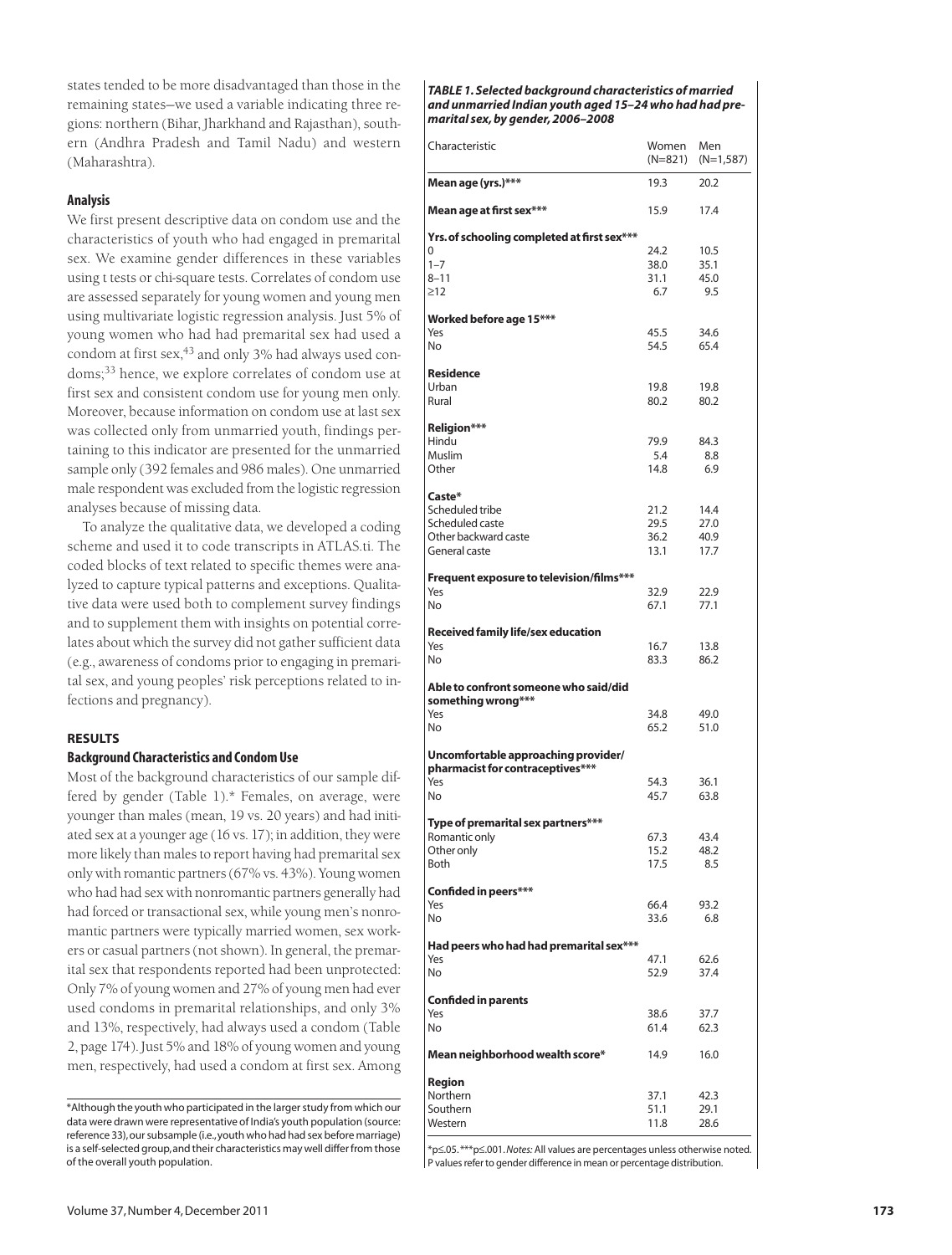#### *TABLE 2. Prevalence of condom use among Indian youth during premarital sex, by gender*

| Measure          | Women<br>$(N=821)$ | Men<br>(N=1,587) |
|------------------|--------------------|------------------|
| Ever-use         | 6.8                | 26.7             |
| Consistent use   | 2.5                | 12.7             |
| Use at first sex | 5.0                | 18.0             |
| Use at last sext | 13.8               | 28.4             |

†Among unmarried women (N=392) and men (N=986).

unmarried respondents, 14% of females and 28% of males had used a condom at last sex.

#### **Correlates of Premarital Condom Use**

In multivariate analyses, more variables were correlated with condom use among young men than among young women. Notably, no social or demographic covariates were correlated with condom use among young women, while two such variables, age at sexual initiation and schooling completed at time of premarital sexual initiation, were associated with condom use among men (Table 3). For all four condom use measures, the odds of use increased with age at sexual initiation (odds ratios, 1.1 per year for each). Compared with young men without schooling, those who had some formal education had 2.1–2.6 times the odds of having used a condom at first sex.

Sexually experienced unmarried youth who felt uncomfortable approaching a provider or a pharmacist for contraceptives generally were half as likely as those who did not feel uncomfortable to have used a condom; while among young women discomfort was associated only with condom use at last sex, among young men it was associated with all four measures of condom use (odds ratios, 0.5).

Qualitative data from young men confirm that their discomfort in approaching anyone for contraceptives and their lack of access to these products prevented many from practicing protected sex, especially in rural areas:

"I had seen but had never used [a condom]. These are available in the hospital, but no one gives them to children like us."*—Unmarried male, rural, Rajasthan*

"I was hesitant to ask anyone [for a condom] and we didn't use anything."*—Married male, rural, Rajasthan*

"In our village, we don't have condoms; I can't buy [them] from outside. As a precaution, I take a bath after having sex."*—Married male, rural, Tamil Nadu*

"Anyone who needs condoms in our village can't get them. They are available only in town. One feels shy to ask for condoms in the shop. This is the reason why many villagers don't use [them]."—*Married male, rural, Andhra Pradesh*

Associations between condom use and partner type were significant for both sexes, but patterns differed markedly. Compared with young women who had had premarital sex only with romantic partners, those who had had premarital sex only with nonromantic partners were significantly less likely to have used a condom at last sex

(0.2). In contrast, compared with young men who had had sex only with romantic partners, those who had engaged in sex only with nonromantic partners had 1.5–1.6 times the odds of having ever used a condom, having used a condom at last sex and having used condoms consistently. Qualitative data from young men indicate that the elevated likelihood of condom use with nonromantic partners may partly reflect differences in young men's perceptions of the risk posed by sex with some types of partners, differences in young men's preparations before engaging in sex with certain partners, their awareness of the importance of using condoms during encounters with sex workers and the availability of condoms in such instances:

"That girl was not a sex worker. I read that only sex workers suffer from these diseases."*—Unmarried male, urban, Bihar*

"[The sex worker] gave me [condoms] herself; she told me that there are chances of getting some disease if I don't use [them].... I didn't take any precaution with my girlfriend, as nothing happens when we do it just once or twice."*—Unmarried male, rural, Bihar*

"I didn't use anything with her as she had been sterilized, and moreover, she was a married woman.... I did use condoms when I had sex with sex workers; they gave me condoms... [and] even counseled me that I should practice safe sex."*—Unmarried male, urban, Jharkhand*

"She was a virgin.... Why be afraid of [contracting a disease]?... I had used a condom when I had sex with a sex worker; she gave me the condom. I didn't enjoy it." *—Unmarried male, urban, Maharashtra*

"I did not use anything with her.... I would have been afraid of contracting a disease had I gone to any other girl. She is my uncle's daughter.... [The sex worker] told me I can have sex with her [only if I use a condom]. I told her, 'I don't know how to put on condoms and why should I use [them]?' She just replied that I have to use." *—Unmarried male, rural, Tamil Nadu* 

Both of the peer-level factors were correlated with condom use among young women, but only one was correlated with use among young men. Young women who reported having peers as confidantes and those who reported having peers who had had premarital sex had elevated odds of having ever used condoms (odds ratios, 3.3 and 1.9, respectively); young men who reported having peers who had had premarital sex were not only more likely than those without such peers to have ever used condoms, but also to have used condoms at first sex and at last sex and to have used them consistently (1.6–2.9). Responses to in-depth interviews indicate that peers serve as a major source of information on contraceptive methods and condom use; among young men, they also provide advice on where to obtain condoms and how to use them, and even help procure them:

"I got to know about [condoms] from TV and [my boyfriend's] sister, because she had had sex with her boyfriend. She told me about it."*—Unmarried female, urban, Bihar*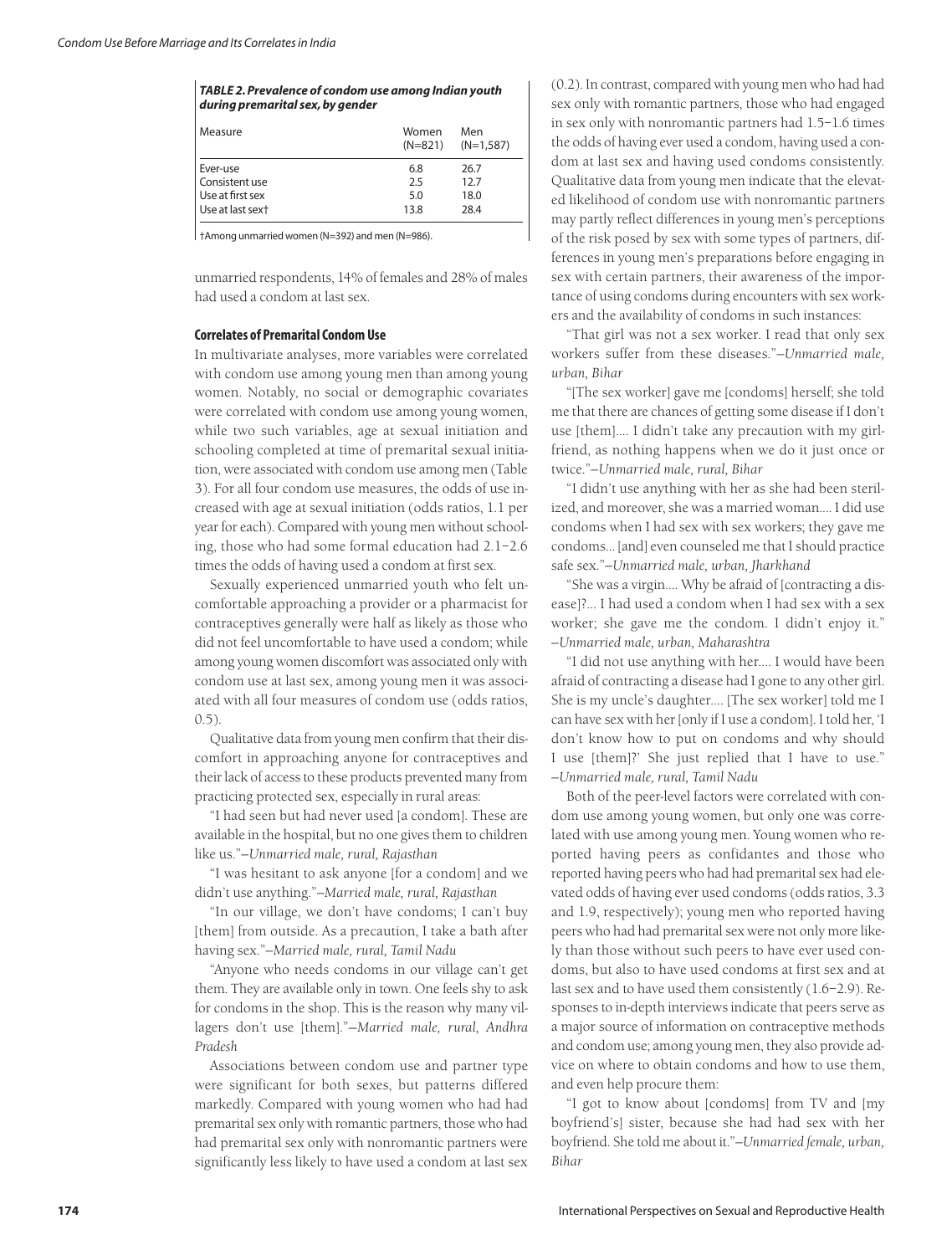*TABLE 3. Odds ratios (and 95% confidence intervals) from logistic regression analyses examining associations between selected characteristics and condom use within premarital sexual relationships, by gender*

| Characteristic                                                                                   | Women                                                             |                                                                   | Men                                                             |                                                                       |                                                                   |                                                                   |
|--------------------------------------------------------------------------------------------------|-------------------------------------------------------------------|-------------------------------------------------------------------|-----------------------------------------------------------------|-----------------------------------------------------------------------|-------------------------------------------------------------------|-------------------------------------------------------------------|
|                                                                                                  | Ever-use<br>$(N=821)$                                             | Use at last sext<br>$(N=392)$                                     | Ever-use<br>$(N=1,586)$                                         | Use at first sex<br>$(N=1,586)$                                       | Use at last sext<br>$(N=985)$                                     | Consistent use<br>$(N=1,586)$                                     |
| Age at first sex                                                                                 | $1.06(0.9-1.2)$                                                   | $1.14(1.0-1.3)$                                                   | $1.09(1.0-1.2)$ **                                              | $1.14(1.1-1.2)$ ***                                                   | $1.11(1.0-1.2)$ **                                                | $1.14(1.1-1.2)$ ***                                               |
| Yrs. of schooling completed at first sex<br>$0$ (ref)<br>$1 - 7$<br>$8 - 11$<br>$\geq$ 12        | 1.00<br>$1.80(0.8 - 3.9)$<br>$1.82(0.7-4.5)$<br>$2.74(0.7-10.8)$  | 1.00<br>$1.39(0.6 - 3.4)$<br>$1.02(0.3 - 3.0)$<br>$0.65(0.1-3.1)$ | 1.00<br>$1.23(0.7-2.0)$<br>$1.50(0.9 - 2.6)$<br>$1.22(0.6-2.3)$ | 1.00<br>$2.09(1.0-4.3)$ *<br>$2.58(1.2 - 5.4)$ *<br>$2.45(1.1-5.6)$ * | 1.00<br>$1.60(0.7 - 3.7)$<br>$1.95(0.8-4.6)$<br>$2.29(0.9 - 5.8)$ | 1.00<br>$1.67(0.8-3.7)$<br>$2.14(0.9 - 4.9)$<br>$2.26(0.9 - 5.6)$ |
| <b>Worked before age 15</b><br>No (ref)<br>Yes                                                   | 1.00<br>$0.82(0.4 - 1.6)$                                         | 1.00<br>$1.25(0.6-2.7)$                                           | 1.00<br>$1.18(0.9-1.6)$                                         | 1.00<br>$1.31(0.9-1.9)$                                               | 1.00<br>$1.36(0.9 - 2.0)$                                         | 1.00<br>$1.33(0.9 - 2.0)$                                         |
| <b>Residence</b><br>Urban (ref)<br>Rural                                                         | 1.00<br>$0.89(0.4-1.9)$                                           | 1.00<br>$0.75(0.3-1.8)$                                           | 1.00<br>$0.83(0.6 - 1.1)$                                       | 1.00<br>$0.88(0.6-1.2)$                                               | 1.00<br>$0.78(0.5-1.1)$                                           | 1.00<br>$0.71(0.5-1.1)$                                           |
| Religion<br>Hindu (ref)<br>Muslim<br>Other                                                       | 1.00<br>$1.80(0.6 - 5.5)$<br>$0.81(0.4-1.7)$                      | 1.00<br>$1.38(0.4 - 4.7)$<br>$1.41(0.6 - 3.3)$                    | 1.00<br>$1.50(1.0-2.3)$<br>$0.95(0.6 - 1.6)$                    | 1.00<br>$1.40(0.9 - 2.2)$<br>$0.88(0.5-1.5)$                          | 1.00<br>$1.16(0.7-1.9)$<br>$1.23(0.7-2.1)$                        | 1.00<br>$1.02(0.6-1.8)$<br>$1.11(0.6 - 2.0)$                      |
| Caste<br>Scheduled tribe (ref)<br>Scheduled caste<br>Other backward caste<br>General caste       | 1.00<br>$0.82(0.3 - 2.0)$<br>$0.56(0.2 - 1.3)$<br>$0.47(0.1-1.5)$ | 1.00<br>$1.15(0.4 - 3.5)$<br>$1.01(0.4-2.8)$<br>$1.52(0.4 - 5.3)$ | 1.00<br>$1.06(0.7-1.6)$<br>$1.17(0.8-1.8)$<br>$1.12(0.7-1.8)$   | 1.00<br>$1.08(0.7-1.8)$<br>$1.15(0.7-1.9)$<br>$0.78(0.4-1.4)$         | 1.00<br>$1.18(0.7-2.1)$<br>$1.55(0.9-2.6)$<br>$1.34(0.7 - 2.4)$   | 1.00<br>$1.11(0.6 - 2.0)$<br>$1.31(0.7-2.3)$<br>$1.11(0.6-2.1)$   |
| <b>Frequent exposure to television/films</b><br>No (ref)<br>Yes                                  | 1.00<br>$1.29(0.7-2.5)$                                           | 1.00<br>$1.20(0.6-2.6)$                                           | 1.00<br>$1.19(0.9-1.6)$                                         | 1.00<br>$1.22(0.9-1.7)$                                               | 1.00<br>$1.33(1.0-1.8)$                                           | 1.00<br>$1.38(1.0-1.9)$                                           |
| Received family life/sex education<br>No (ref)<br>Yes                                            | 1.00<br>$1.79(0.8 - 3.8)$                                         | 1.00<br>$2.06(0.9 - 4.8)$                                         | 1.00<br>$1.05(0.7-1.5)$                                         | 1.00<br>$0.90(0.6 - 1.4)$                                             | 1.00<br>$0.96(0.6-1.4)$                                           | 1.00<br>$0.94(0.6 - 1.5)$                                         |
| Able to confront someone who said/did something wrong<br>No (ref)<br>Yes                         | 1.00<br>$1.12(0.6 - 2.0)$                                         | 1.00<br>$1.35(0.7-2.5)$                                           | 1.00<br>$0.94(0.7-1.2)$                                         | 1.00<br>$0.97(0.7-1.3)$                                               | 1.00<br>$0.85(0.6-1.1)$                                           | 1.00<br>$1.07(0.8-1.5)$                                           |
| Uncomfortable approaching provider/<br>pharmacist for contraceptives<br>No (ref)<br>1.00<br>1.00 |                                                                   | 1.00                                                              | 1.00                                                            | 1.00                                                                  | 1.00                                                              |                                                                   |
| Yes                                                                                              | $0.74(0.4-1.3)$                                                   | $0.51(0.3-1.0)$ *                                                 | $0.48(0.4-0.6)$ ***                                             | $0.48(0.3-0.7)$ ***                                                   | $0.54(0.4-0.8)$ ***                                               | $0.48(0.3-0.7)$ ***                                               |
| Type of premarital sex partners<br>Romantic only (ref)<br>Other only<br>Both                     | 1.00<br>$0.42(0.1 - 1.2)$<br>$1.12(0.6 - 2.1)$                    | 1.00<br>$0.20(0.0-0.9)$ *<br>$0.87(0.4-1.8)$                      | 1.00<br>$1.51(1.2-2.0)$ **<br>$2.55(1.6-3.9)$ ***               | 1.00<br>$1.11(0.8-1.5)$<br>$0.80(0.5-1.4)$                            | 1.00<br>$1.63(1.2-2.2)$ **<br>$1.07(0.6 - 1.8)$                   | 1.00<br>$1.57(1.2-2.2)$ **<br>$0.48(0.2 - 1.1)$                   |
| <b>Confided in peers</b><br>No (ref)<br>Yes                                                      | 1.00<br>$3.33(1.5 - 7.3)$ **                                      | 1.00<br>$2.24(0.9 - 5.5)$                                         | 1.00<br>$1.62(0.9 - 3.1)$                                       | 1.00<br>$2.23(0.9 - 5.3)$                                             | 1.00<br>$1.58(0.7 - 3.7)$                                         | 1.00<br>$2.06(0.8 - 5.3)$                                         |
| Had peers who had had premarital sex<br>No (ref)<br>Yes                                          | 1.00<br>$1.86(1.0-3.3)*$                                          | 1.00<br>$1.12(0.6 - 2.1)$                                         | 1.00<br>$2.89(2.2 - 3.8)$ ***                                   | 1.00<br>$2.08(1.5-2.9)$ ***                                           | 1.00<br>$1.63(1.2-2.3)$ **                                        | 1.00<br>$1.86(1.3-2.7)$ ***                                       |
| <b>Confided in parents</b><br>No (ref)<br>Yes                                                    | 1.00<br>$0.71(0.4-1.3)$                                           | 1.00<br>$0.79(0.4-1.5)$                                           | 1.00<br>$0.97(0.8-1.2)$                                         | 1.00<br>$0.95(0.7-1.3)$                                               | 1.00<br>$1.20(0.9-1.6)$                                           | 1.00<br>$1.12(0.8-1.5)$                                           |
| Neighborhood economic<br>status                                                                  | $0.98(0.9-1.0)$                                                   | $1.02(1.0-1.1)$                                                   | $1.04(1.0-1.1)$ **                                              | $1.03(1.0-1.1)$ *                                                     | $1.03(1.0-1.1)$ <sup>*</sup>                                      | $1.03(1.0-1.1)$                                                   |
| Region<br>Northern (ref)<br>Southern<br>Western                                                  | 1.00<br>$0.41(0.2 - 0.9)$ *<br>$1.34(0.5-3.7)$                    | 1.00<br>$0.30(0.1-0.7)$ **<br>$0.78(0.2 - 2.6)$                   | 1.00<br>$1.18(0.9-1.6)$<br>$2.29(1.6-3.2)$ ***                  | 1.00<br>$1.02(0.7-1.5)$<br>$2.36(1.6-3.4)$ ***                        | 1.00<br>$0.89(0.6 - 1.3)$<br>$1.24(0.8-1.8)$                      | 1.00<br>$1.13(0.8-1.7)$<br>$2.61(1.7-3.9)$ ***                    |

\*p<.05. \*\*p<.01. \*\*\*p<.001. †Among unmarried young women and men. *Note:*One man was excluded from the regression analyses because of missing data.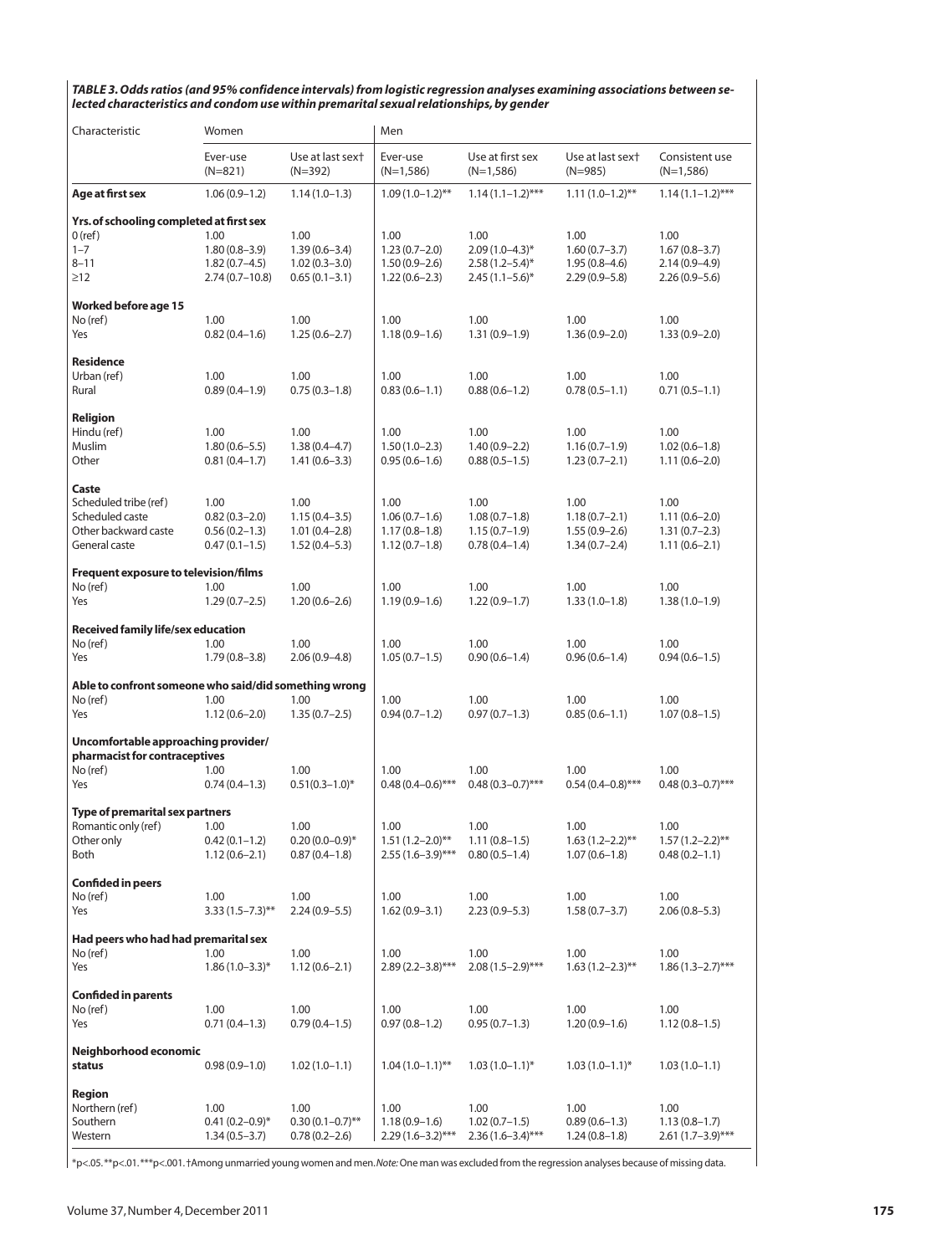"[My friends] told me how to put on the condom. They gave it to me after they purchased it from the shop." *—Unmarried male, urban, Maharashtra*

"My friends told me that [my girlfriend] will get pregnant if I don't take precautions and gave me [a condom]." *—Married male, rural, Tamil Nadu*

"Once I went to a fair with my friends. One of my friends bought [a condom] and then I asked him what it was, and he told me that it was a condom. Then, I also got it from there."*—Unmarried male, rural, Bihar*

Neighborhood economic status was not related to condom use among young women; however, among young men, those residing in wealthier neighborhoods were more likely than those in poorer ones to have ever used condoms, to have used a condom at first sex and to have used a condom at last sex (odds ratios, 1.03–1.04 per oneunit increase in wealth score).

Regional patterns in condom use were also apparent. Young women from southern states were less likely than their northern counterparts to have ever used a condom in a premarital relationship (odds ratio, 0.4) or, if currently unmarried, to have used one at last sex (0.3). Among young men, the pattern of premarital condom use was somewhat different: Compared with their peers in northern states, those in the western state of Maharashtra were more likely to have ever used a condom (2.3), used a condom at first sex (2.4) or consistently used a condom (2.6).

Responses from the in-depth interviews indicate that perceived lack of risk of becoming (or getting someone) pregnant or contracting STIs, as well as willingness to take on such risks, may underlie nonuse of condoms among many youth. For example, of the 106 young women who discussed whether they had felt at risk of becoming pregnant when they had had premarital sex, only 40 reported that they had been worried about pregnancy. Seven said that they had not felt at risk because their partner had used condoms or because they had practiced the "safe period" method of contraception. The rest had not worried about becoming pregnant: Some had been certain that they would marry their boyfriend (13 of these 19 young women were from southern states); some had held misconceptions about sex and pregnancy, such as believing that a woman cannot get pregnant if she has sex rarely or just once (14 of these 18 were from northern states); and three young women (all from southern states) had thought it would be easier to get parental approval to marry their partner if they became pregnant. For example:

"We didn't use [contraceptives] because my [partner] told me that it would be easier to get married if I got pregnant. We were hesitating to tell our parents about our affair, but they would automatically get to know if I got pregnant and would then arrange for our marriage. That was my [partner's] plan."*—Unmarried female, rural, Andhra Pradesh*

"I didn't use [contraceptives]; he also didn't use. Since I was going to get married to him, I was not afraid at all." *—Married female, rural, Tamil Nadu*

"By just doing it once, females do not get pregnant." *—Married female, urban, Maharashtra*

"I didn't know what pregnancy means at that time. When I had asked my parents, they told me that they had bought the baby. So, I thought that the newborns are bought from somewhere."*—Unmarried female, rural, Jharkhand*

Similarly, only eight of the 51 young men who discussed pregnancy risk reported that they had been worried about their partner becoming pregnant. Another nine said that they had used condoms. The rest had been unconcerned about pregnancy; reasons included lack of information about conception, the perception that their partner (particularly if she was married) knew how to prevent pregnancy herself, intentions to impregnate their partner to facilitate marrying her or overcoming parental objections, and feeling confident their partner could terminate an unwanted pregnancy. For example:

"There was no question of taking any precaution, as it would be easier to get married if she got pregnant." *—Married male, rural, Tamil Nadu*

"We didn't use anything, as we didn't know at that time about contraceptives or pregnancy."*—Married male, rural, Jharkhand*

"If she [had become] pregnant, I would have given her some pills. There are tablets to get a pregnancy aborted." *—Married male, rural, Rajasthan*

"She knew how to avoid a pregnancy; even if she becomes pregnant, she knows how to abort."*—Married male, rural, Andhra Pradesh*

In addition, most respondents who had had premarital sex had not perceived themselves to be at risk of contracting an STI. Just 18 of the 64 young women who discussed this topic during the in-depth interviews had believed that they could contract an infection, and two others reported that their partner had used condoms. Twelve women had not perceived themselves to be at risk of contracting an STI because they had trusted their partner (all but two of these women were from southern states), and 19 others (including 11 from northern states) either had not been aware of STIs or had had misconceptions about them (e.g., believing that a woman will not contract an infection if she rarely has sex). Women offered explanations such as these:

"We did not need [condoms]. As we had no disease, I was never scared of getting any disease.... He had sex with me only, I know him very well.... We never had relations with anyone else."*—Married female, rural, Tamil Nadu*

"I was not aware of [STIs]; I was very young at that time, just 15 years old."*—Married female, rural, Jharkhand*

"I never thought of [infections]. Which disease can one get by engaging in sex?"*—Unmarried female, rural, Bihar*

Responses were similar among young men. Only six of the 61 who discussed this topic reported that they had felt that they could contract an STI, and four others had not worried about infection because they had used condoms. The rest had not perceived any risk, primarily for the same reasons reported by young women. For example:

"I didn't use anything because she [was] my girlfriend;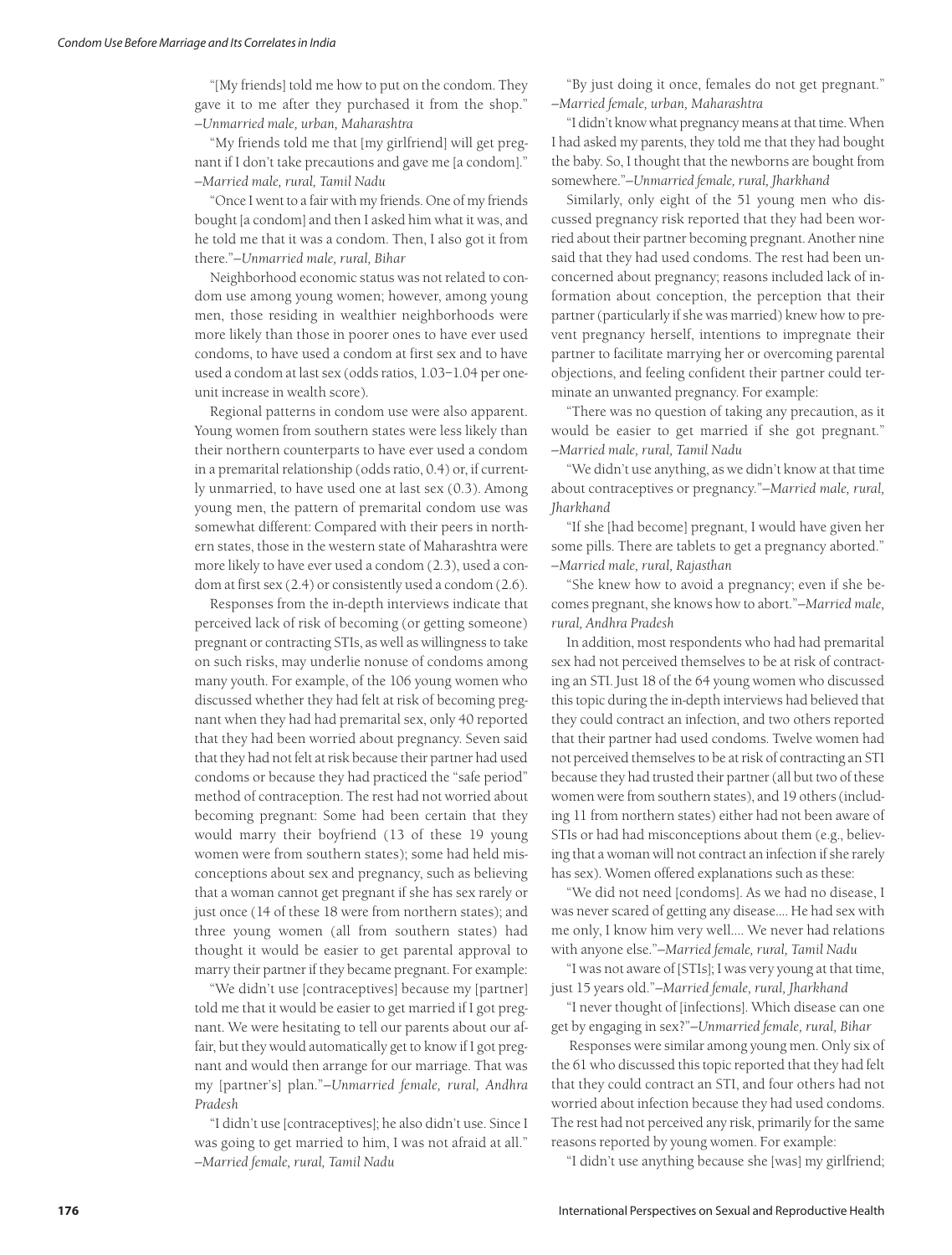I didn't worry about anything because I knew her before and vice versa."*—Unmarried male, rural, Andhra Pradesh*

"I did not use [a condom]. It was not available to me; I didn't know much about it. Moreover, she was young and she didn't have anybody before."*—Unmarried male, urban, Maharashtra*

"I wasn't scared of anything, as I didn't have any knowledge then."*—Married male, rural, Jharkhand*

Qualitative findings also suggest that misconceptions and lack of awareness may compromise the ability of youth to negotiate condom use and practice protected sex. Of the 97 young women and 106 young men who reported during in-depth interviews that they had had unprotected sex, 29 and 33, respectively, said that they had been unaware of condoms when they had had sex, and many others had had misconceptions. The following comments illustrate these issues:

"I wasn't aware of [contraceptives]; he should have taken care of it, [right]?"*—Married female, urban, Jharkhand*

"I knew about [contraceptives], but we didn't use [them] because one doesn't get pregnant by having sex just once."*—Unmarried female, rural, Andhra Pradesh*

"I didn't know much about condoms. I didn't know where one gets all those things."*—Unmarried male, rural, Rajasthan*

"We were too young at that time, so we didn't use anything. We didn't have any [fear of AIDS], as it was not very common then. I told you that I was just 15 years old then, and now I am 24 years old. Would there have been contraceptives at that time? No one knew about AIDS 10 years back; I only came to know about AIDS four to five years back."*—Unmarried male, urban, Bihar*

"I used to avoid having sex when my girlfriend had her periods."*—Unmarried male, urban, Bihar*

"I didn't know how to use a condom; hence, I didn't use it."*—Unmarried male, rural, Andhra Pradesh*

Finally, the unplanned nature of premarital sex was mentioned by a few young women and by 19 young men as a reason for not using condoms:

"He came to my house unexpectedly. So we had sex unexpectedly. Hence, we didn't use anything."*—Married female, rural, Andhra Pradesh*

"We didn't plan that we would be making love on that day; that's why we were not able to take any precautions." *—Unmarried female, urban, Jharkhand*

"Would I … [have] gone to the market to purchase a condom at that time? [The sex] just happened unplanned. Moreover, [a condom] is not required at the first time." *—Married male, urban, Rajasthan*

"I didn't have that much time to get those things and we were too busy to use any kind of contraceptives at that time."*—Unmarried male, rural, Jharkhand*

#### **DISCUSSION**

Our findings highlight that premarital sexual experiences were unprotected for most youth. Although our measures are not exactly comparable to those of previous studies,

the levels of condom use in our sample were lower than those observed in earlier research.<sup>1,3-7</sup> However, our results corroborate findings of previous studies<sup>1,3,6</sup> in that young women were less likely than young men to report condom use within premarital relationships.

Our multivariate analyses revealed three major correlates of premarital condom use among young women and men. First, perceptions of having limited access to reproductive health services were inversely correlated with use, a finding consistent with observations in earlier studies that the lack of privacy and social stigma associated with obtaining condoms were major barriers to condom use by adults in India.<sup>16</sup> Second, youth who reported having peers who had had premarital sex were more likely than others to have used condoms. As indicated by the qualitative evidence, peer networks may provide a venue for youth to share information about protective actions (including condom use) and about their experiences, which may motivate youth to practice protected sex. Third, although partner type mattered for both sexes, the direction of association differed. Young women were more likely to report condom use with romantic partners than with other partners, likely because those who had had sex with romantic partners had had more time to plan for protection, while those who had had sex with others may have been unable to negotiate condom use (particularly if these encounters involved forced or transactional sex). In contrast, young men who had had sex only with nonromantic partners were more likely than those who had had sex only with trusted partners to have used condoms. This finding, which has been observed in India and elsewhere,<sup>19,44–47</sup> may be attributable to heightened concern about the risk of contracting infections from nonromantic partners and increased awareness of and access to condoms among members of high-risk groups, such as sex workers. In addition, our qualitative findings suggest that many youth may not have used condoms because they did not think they were at risk for pregnancy or STIs, or because they lacked knowledge about contraceptives.

Some factors were correlated with condom use only among young men. First, we found a positive correlation between level of schooling at the time of premarital sexual initiation and condom use at first sex, a finding observed in other studies<sup>22</sup> and likely attributable to better-educated young men's having more information and resources to adopt protective actions than other men. Second, as observed in previous studies, <sup>21, 22, 25, 27-29, 48</sup> later sexual initiation was positively associated with condom use. Again, it is likely that young men who initiated sex at an early age lacked information about condom use, sources of supplies and the resources to obtain condoms; in addition, they may have felt embarrassed about obtaining condoms.

We also observed regional differences. Young women from southern states were less likely than those from northern states to report condom use. Results from our indepth interviews suggest that young women from southern states were especially likely to plan on marrying their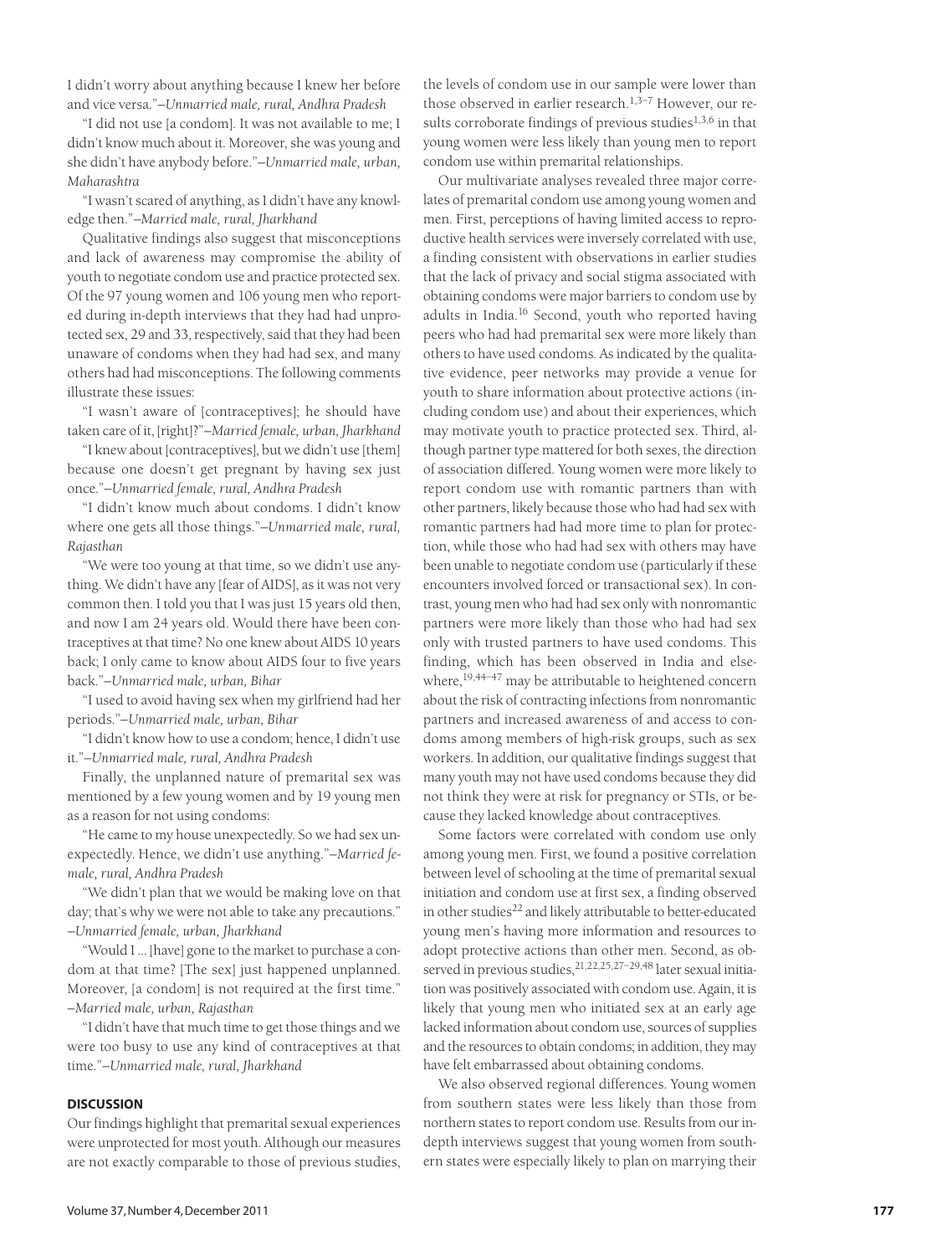premarital sex partner, a finding also observed elsewhere in India.<sup>33</sup> Consequently, young women from southern states may have been less likely than their northern counterparts to be concerned about becoming pregnant or contracting an infection. Among young men, those from the western state of Maharashtra were more likely than those residing in northern states to have used condoms within premarital relationships.

#### **Limitations and Conclusion**

The study has a number of limitations. Condom use may have been underreported, particularly by young women. Recall bias may also have influenced reports of condom use; however, study participants, especially those who provided in-depth interviews, appeared to recall their sexual experiences quite clearly, including whether they had used condoms, where they had obtained them and their reasons for nonuse.

In addition, because our study was cross-sectional, we cannot infer causation among variables or establish the temporal order of some measures; hence, the findings need to be interpreted cautiously. Likewise, the measure of neighborhood economic status does not necessarily reflect the neighborhood status at the time of the respondent's premarital sexual experiences. We also note that the way topics were covered in the in-depth interviews differed among participants, reflecting, in many instances, the respondent's willingness to discuss certain topics and the interviewer's ability to draw out pertinent experiences. As a result, narratives on some topics were richer than those on others.

Despite these limitations, the study makes several new and important contributions to understanding which youth in India are most likely to make a safe transition to sexual life before marriage, a subject about which information is scant. The findings call for repositioning the condom as a suitable method for youth. Bold and imaginatively designed communication programs aimed at youth should be implemented to dispel misconceptions and encourage condom use; at the same time, changes in the service delivery structure need to be made to enable youth to obtain condoms easily and confidentially. Findings also suggest a need to place far more emphasis than currently appears to be the case on provider training, sensitization and orientation, and on ensuring that providers are both comfortable about offering the range of services that unmarried youth need, and sensitive to the special needs, heterogeneity and vulnerability of unmarried young women and men. Efforts must ensure that providers can adapt strategies appropriately to reach unmarried youth in nonthreatening and nonjudgmental ways.

#### **REFERENCES**

**1.** International Institute for Population Sciences (IIPS) and Macro International, *National Family Health Survey (NFHS-3), 2005–06: India,* Vol. 1, Mumbai: IIPS, 2007.

**2.** Parasuraman S et al., *A Profile of Youth in India: National Family Health Survey (NFHS-3), India, 2005–06,* Mumbai: IIPS; and Calverton, MD, USA: ICF Macro, 2009.

**3.** Alexander M et al., Romance and sex: pre-marital partnership formation among young women and men, Pune district, India, *Reproductive Health Matters,* 2006, 14(28):144–155.

**4.** Awasthi S and Pande VK, Sexual behavior patterns and knowledge of sexually transmitted diseases in adolescent boys in urban slums in Lucknow, North India, *Indian Pediatrics,* 1998, 35(11):1005–1009.

**5.** Collumbien M, Das B and Campbell OMR, Why are condoms used, and how many are needed? Estimates from Orissa, India, *International Family Planning Perspectives,* 2001, 27(4):171–177 & 216.

**6.** Kumar GA et al., Behavioral surveillance of premarital sex among never married young adults in a high HIV prevalence district in India, *AIDS and Behavior,* 2011, 15(1):228–235.

**7.** Sachdev P, AIDS/HIV and university students in Delhi, India: knowledge, beliefs, attitudes and behaviors, *Social Work in Health Care,* 1998, 26(4):37–57.

**8.** Santhya KG, Jejeebhoy SJ and Ghosh S, *Early Marriage and Sexual and Reproductive Health Risks: Experiences of Young Women and Men in Andhra Pradesh and Madhya Pradesh, India,* New Delhi: Population Council, 2008.

**9.** Bhattacharya G, Sociocultural and behavioral contexts of condom use in heterosexual married couples in India: challenges to the HIV prevention program, *Health Education & Behavior,* 2004, 31(1):101– 117.

**10.** Blankenship KM et al., Power, community mobilization, and condom use practices among female sex workers in Andhra Pradesh, India, *AIDS,* 2008, 22(Suppl. 5):S109–S116.

**11.** Bloom SS and Griffiths PL, Female autonomy as a contributing factor to women's HIV-related knowledge and behaviour in three culturally contrasting states in India, *Journal of Biosocial Science,* 2007, 39(4):557–573.

**12.** Chakrapani V et al., Prevalence and contexts of inconsistent condom use among heterosexual men and women living with HIV in India: implications for prevention, *AIDS Patient Care and STDs,* 2010, 24(1):49–58.

**13.** Decker MR et al., Indian men's use of commercial sex workers: prevalence, condom use, and related gender attitudes, *Journal of Acquired Immune Deficiency Syndromes,* 2010, 53(2):240–246.

**14.** Ghose T et al., Mobilizing collective identity to reduce HIV risk among sex workers in Sonagachi, India: the boundaries, consciousness, negotiation framework, *Social Science & Medicine,* 2008, 67(2):311–320.

**15.** Newman PA et al., Determinants of sexual risk behavior among men who have sex with men accessing public sex environments in Chennai, India, *Journal of LGBT Health Research,* 2008, 4(2–3):81–87.

**16.** Roth J, Krishnan SP and Bunch E, Barriers to condom use: results from a study in Mumbai (Bombay), India, *AIDS Education and Prevention,* 2001, 13(1):65–77.

**17.** Saggurti N et al., HIV risk behaviours among contracted and noncontracted male migrant workers in India: potential role of labour contractors and contractual systems in HIV prevention, *AIDS,* 2008, 22(Suppl. 5):S127–S136.

**18.** Vigneshwaran E et al., Evaluation of barriers in condom use—a cross sectional survey, *International Journal of Research in Pharmaceutical and Biomedical Sciences,* 2011, 2(2):510–515.

**19.** Potdar R and Mmari K, Factors influencing sexual initiation, multiple partners and condom use among male slum youth in Pune, India, *Global Public Health,* 2011, 6(8):843–858.

**20.** Sharma V and Sharma A, Adolescent boys in Gujarat, India: their sexual behavior and their knowledge of acquired immunodeficiency syndrome and other sexually transmitted diseases, *Journal of Developmental and Behavioral Pediatrics,* 1997, 18(6):399–404.

**21.** Juarez F and LeGrand T, Factors influencing boys' age at first intercourse and condom use in the shantytowns of Recife, Brazil, *Studies in Family Planning,* 2005, 36(1):57–70.

**22.** Lugoe WL, Klepp KI and Skutle A, Sexual debut and predictors of condom use among secondary school students in Arusha, Tanzania, *AIDS Care,* 1996, 8(4):443–452.

**23.** Meekers D and Klein M, Determinants of condom use among young people in urban Cameroon, *Studies in Family Planning,* 2002, 33(4):335–346.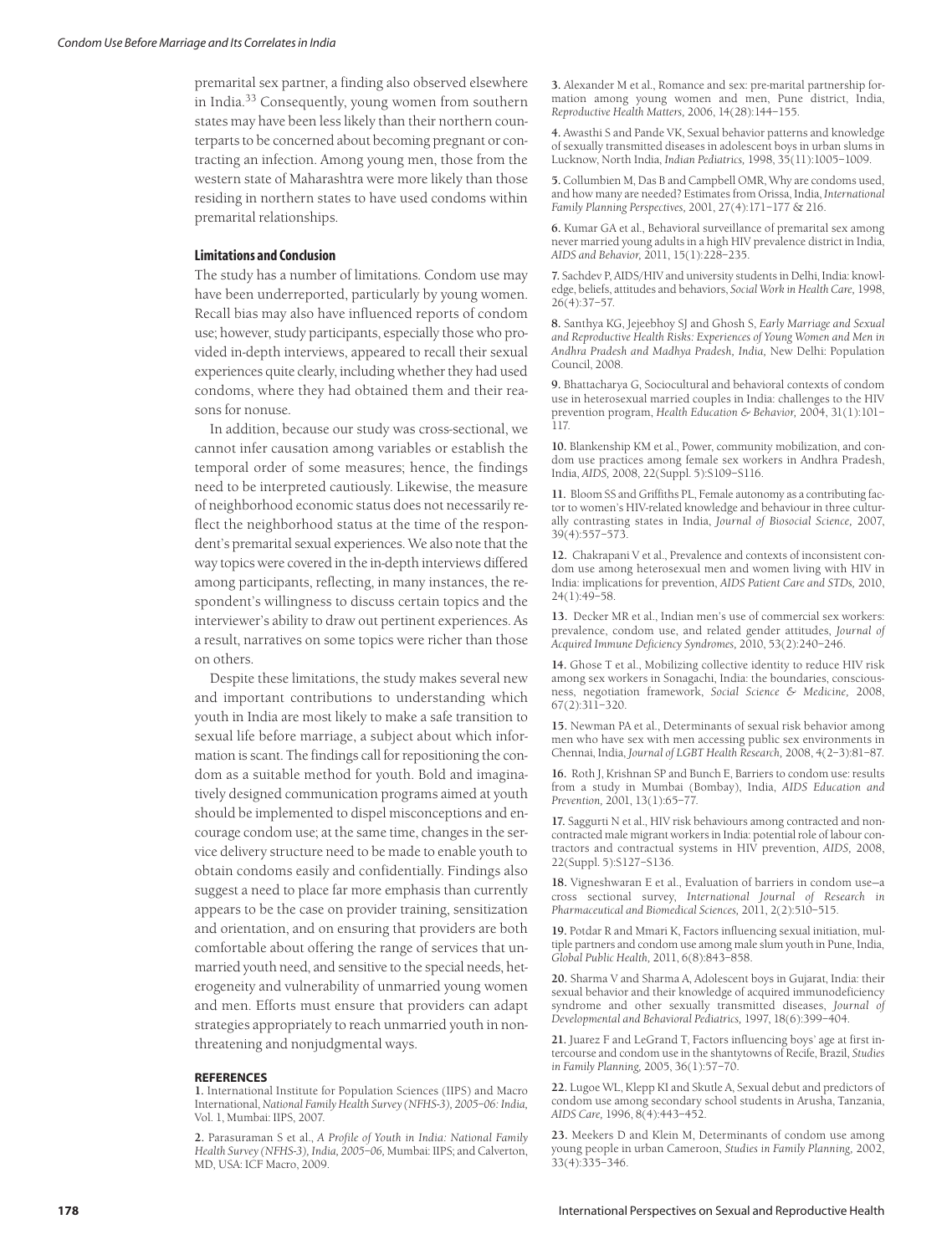**24.** O'Leary A et al., Predictors of safer sex on the college campus: a social cognitive theory analysis, *Journal of American College Health,* 1992, 40(6):254–263.

**25.** Prata N et al., Relationship between HIV risk perception and condom use: evidence from a population-based survey in Mozambique, *International Family Planning Perspectives,* 2006, 32(4):192–200.

**26.** Santelli JS et al., Timing of alcohol and other drug use and sexual risk behaviors among unmarried adolescents and young adults, *Family Planning Perspectives,* 2001, 33(5):200–205.

**27.** Coker AL et al., Correlates and consequences of early initiation of sexual intercourse, *Journal of School Health,* 1994, 64(9):372–377.

**28.** Ford K, Sohn W and Lepkowski J, Characteristics of adolescents' sexual partners and their association with use of condoms and other contraceptive methods, *Family Planning Perspectives,* 2001, 33(3):100– 105 & 132.

**29.** Miller KS, Clark LF and Moore JS, Sexual initiation with older male partners and subsequent HIV risk behavior among female adolescents, *Family Planning Perspectives,* 1997, 29(5):212–214.

**30.** Jaccard J, Dittus PJ and Gordon VV, Maternal correlates of adolescent sexual and contraceptive behavior, *Family Planning Perspectives,* 1996, 28(4):159–165 & 185.

**31.** Whitaker DJ et al., Teenage partners' communication about sexual risk and condom use: the importance of parent-teenager discussions, *Family Planning Perspectives,* 1999, 31(3):117–121.

**32.** Office of the Registrar General and Census Commissioner, Government of India, Socio-cultural aspects: age groups, no date, <http://www.censusindia.gov.in/Census\_Data\_2001/Census\_Data\_ Online/Social\_and\_cultural/Age\_Groups.aspx>, accessed Nov. 27, 2008.

**33.** IIPS and Population Council, *Youth in India: Situation and Needs 2006–2007,* Mumbai: IIPS, 2010*.*

**34.** Ministry of Statistics and Programme Implementation, Government of India, Gross state domestic product at current prices, 2008, <www.mospi.nic.in/6\_gsdp\_cur\_9394ser.htm>, accessed Mar. 27, 2008.

**35.** Office of the Registrar General and Census Commissioner, Government of India, Provisional population totals paper 2 of 2011 (India & States/UTs), 2011, <http://www.censusindia.gov.in/2011 prov-results/paper2/census2011\_paper2.html>, accessed Nov. 7, 2011.

**36.** National AIDS Control Organisation, Government of India, *HIV Sentinel Surveillance and HIV Estimation in India 2007: A Technical Brief,* 2008, <http://www.nacoonline.org/upload/Publication/ M&E%20Surveillance,%20Research/HIV%20Sentinel%20Surveillance %20and%20HIV%20Estimation%202007\_A%20Technical%20Brief. pdf>, accessed June 22, 2009.

**37.** IIPS and Macro International, *National Family Health Survey (NFHS-3), India, 2005–06: Andhra Pradesh,* Mumbai: IIPS, 2008*.*

**38.** IIPS and Macro International, *National Family Health Survey (NFHS-3), India, 2005–06: Bihar,* Mumbai: IIPS, 2008*.*

**39.** IIPS and Macro International, *National Family Health Survey (NFHS-3), India, 2005–06: Jharkhand,* Mumbai: IIPS, 2008*.*

**40.** IIPS and Macro International, *National Family Health Survey (NFHS-3), India, 2005–06: Rajasthan,* Mumbai: IIPS, 2008*.*

**41.** IIPS and Macro International, *National Family Health Survey (NFHS-3), India, 2005–06: Maharashtra,* Mumbai: IIPS, 2008*.*

**42.** IIPS and Macro International, *National Family Health Survey (NFHS-3), India, 2005–06: Tamil Nadu,* Mumbai: IIPS, 2008*.*

**43.** Santhya KG et al., Timing of first sex before marriage and its correlates: evidence from India, *Culture, Health & Sexuality,* 2010, 13(3):327–341.

**44.** Bailey A and Hutter I, Cultural heuristics in risk assessment of HIV/AIDS, *Culture, Health & Sexuality,* 2006, 8(5):465–477.

**45.** Manuel S, Obstacles to condom use among secondary school students in Maputo city, Mozambique, *Culture, Health & Sexuality,* 2005, 7(3):293–302.

**46.** Marston C, Juarez F and Izazola JA, Young, unmarried men and sex: Do friends and partners shape risk behaviour? *Culture, Health & Sexuality,* 2004, 6(5):411–424.

**47.** Verma RK et al., Challenging and changing gender attitudes among young men in Mumbai, India, *Reproductive Health Matters,* 2006, 14(28):135–143.

**48.** Stulhofer A et al., HIV/AIDS-related knowledge, attitudes and sexual behaviors as predictors of condom use among young adults in Croatia, *International Family Planning Perspectives,* 2007, 33(2):58–65.

#### **RESUMEN**

**Contexto:** *Hay poca evidencia disponible acerca del uso del condón en las relaciones premaritales entre la gente joven en India.* 

**Métodos:** *Se utilizaron datos de un estudio representativo a nivel subnacional para evaluar el uso que los jóvenes indios hacen del condón en las relaciones sexuales premaritales. Los análisis utilizaron datos de la encuesta aplicada a 2,408 jóvenes casados o solteros en edades de 15–24 años, que habían tenido relaciones sexuales premaritales; así como datos cualitativos proporcionados por 271 de esos jóvenes, quienes completaron entrevistas a profundidad. Se utilizó regresión logística para identificar las características asociadas con las cuatro medidas de uso del condón (uso alguna vez, uso regular y constante, uso en la primera relación sexual y uso en la última relación sexual).*

**Resultados:** *Solamente el 7% de las mujeres jóvenes y el 27% de los hombres jóvenes que habían tenido relaciones sexuales premaritales habían usado condones alguna vez. En ambos sexos, la incomodidad al aproximarse a un proveedor o farmacéutico para obtener condones estuvo inversamente correlacionado con la mayoría de las medidas de uso del condón (razón de momios, 0.5), mientras que, en general, el tener pares con experiencia sexual premarital estuvo correlacionado positivamente (1.6–2.9). Las mujeres que habían tenido relaciones premaritales solamente con parejas no románticas, tuvieron menor probabilidad que aquellas con sólo parejas románticas de haber usado condón en la última relación sexual (0.2), mientras que los hombres tuvieron en general mayor probabilidad de usar condones con parejas no románticas que con parejas románticas (1.5–1.6). Entre los hombres, el nivel educativo, la edad en la iniciación sexual y la condición económica del vecindario estuvieron asociados positivamente con el uso del condón.*

**Conclusión:** *Son necesarios programas que fomenten el uso del condón por parte de los jóvenes de India. Se debe modificar la estructura de la prestación de servicios para permitir que los jóvenes obtengan condones de manera fácil y privada.* 

#### **RÉSUMÉ**

**Contexte:** *L'Inde dispose de peu de données concernant l'usage du préservatif dans les relations prénuptiales des jeunes.*

**Méthodes:** *Les données d'une étude sous-nationale des jeunes Indiens et Indiennes ont servi à évaluer l'usage du préservatif dans les relations prénuptiales. Les analyses reposent sur les données d'enquête de 2.408 jeunes mariés ou non âgés de 15 à 24 ans qui ont eu des rapports sexuels avant le mariage et sur*